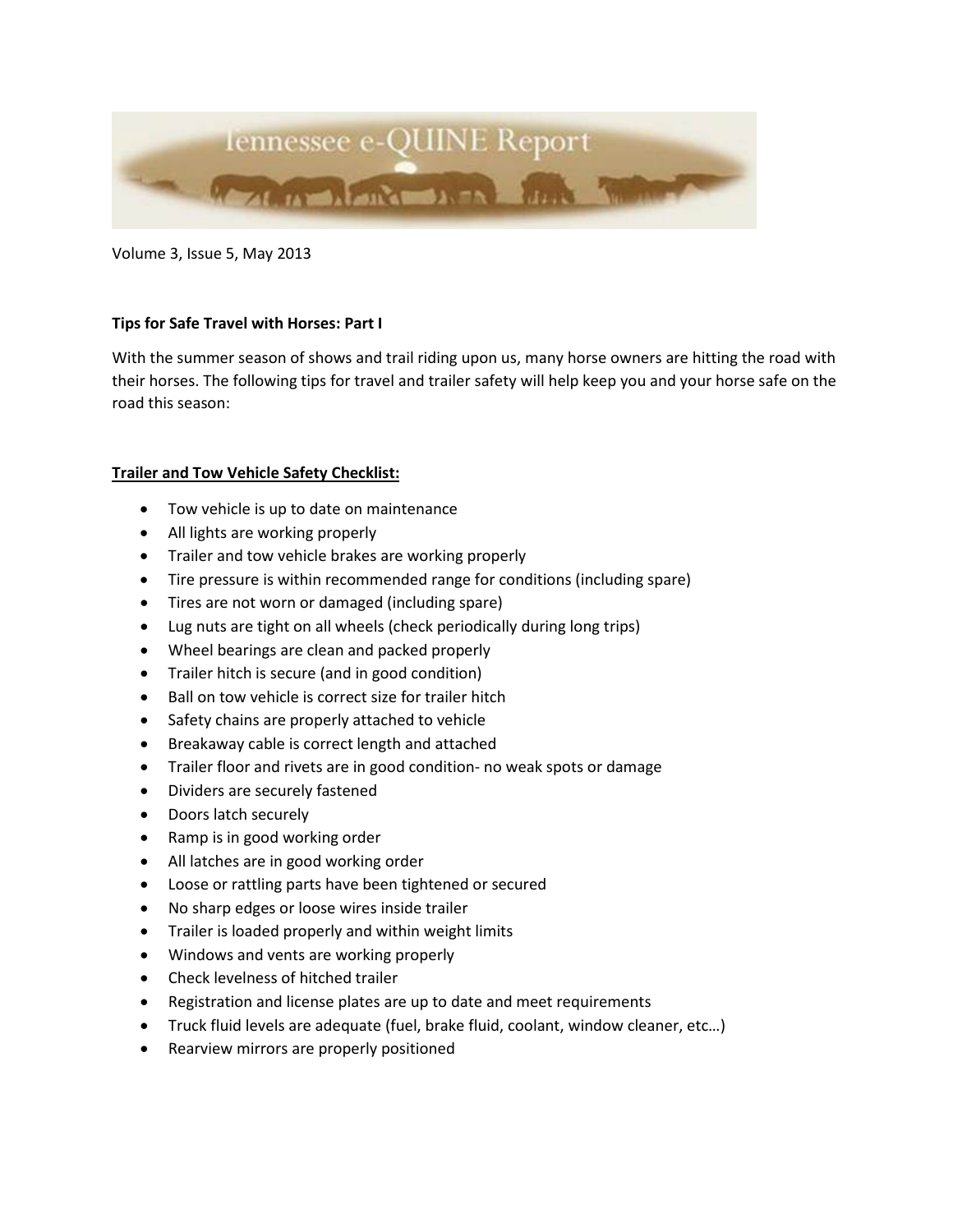## **Travel Preparation Check List:**

- Jumper cables
- Spare fuses
- Spare tire (see above for tire safety check)
- Jack (properly greased and working)
- Trailer-aid drive up block
- Chock blocks
- Lug wrench or tire iron (correct type for trailer tires)
- Tire pressure gauge
- First Aid Kit (for horses and people)
- Fire extinguisher (easily accessible and pressurized)
- Emergency kit including flares, reflector triangles or cones
- Extra halter and lead ropes
- Tool kit: crowbar, hammer, screwdrivers, wrenches, pliers, duct tape
- Flashlight (batteries or charger)
- Cell phone; emergency and necessary phone numbers
- Proof of insurance , license & registration
- Water (that your horses are accustomed to- in adequate quantity)
- Feed/Hay (that your horses are accustomed to- in adequate quantity)
- Buckets (water and feed)
- Broom, shovel, manure forks, muck bucket
- Current proof of negative EIA test (Coggins) (dated within 12 months)
- Health Certificate (dated within 30 days) or Equine Passport\*
- Travel Itinerary

\*For interstate travel and competition a health certificate is usually required. The Equine Passport (Inter-state travel permit) is good for 6 mo in the following states: AL, FL, GA, KY, LA, MS, NC, OK, SC, TN, VA, WV). Every state has different requirements for inter-state horse transport. When transporting horses to other states you should check with the office of the state veterinarian in the state of your destination to ensure you are appropriately prepared. See

http://www.tn.gov/agriculture/regulatory/equinepassport.shtml for more information on the Equine Passport in Tennessee.

## **Traveling Long Distances with Horses**

When hauling horses long distances it is recommended to stop every three to four hours. This allows time for rest and provides an opportunity to check the horses. Horses do not need to be unloaded, but should be given 30 to 60 minutes to rest and allow time for urination, as some horses will not urinate when the trailer is moving. When stopped, make sure the trailer is open to help keep the horses cool and park in the shade if possible. Horses should not be hauled for more than 18 hours without being unloaded and given sufficient time to rest. Arriving a day before the show or event will allow your horses to be rested as fatigue will set in from traveling long distances. Your horse will perform at its best